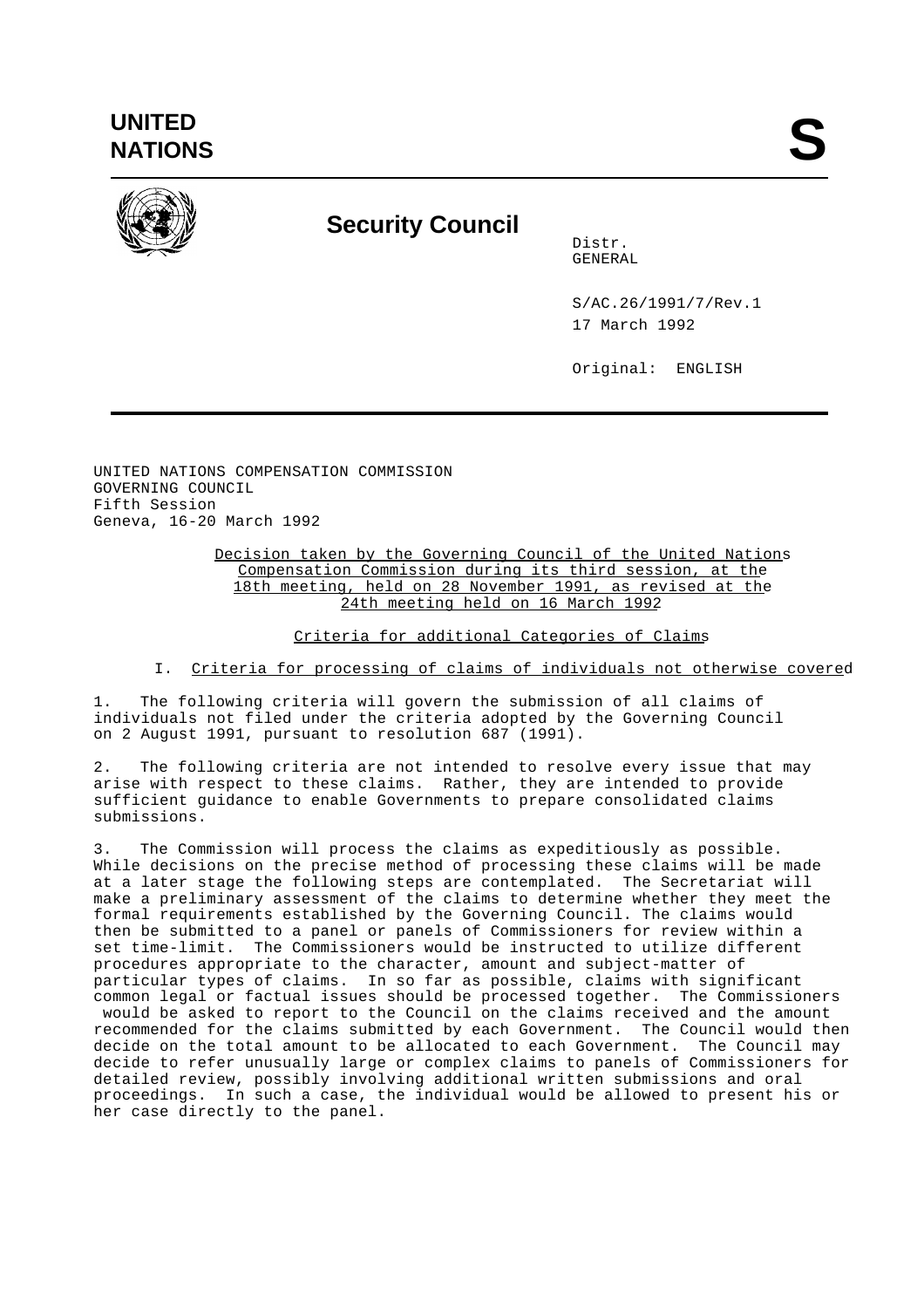4. As contributions are made to the Fund, the Council will allocate those funds among the various categories of claims. If resources of the Fund are insufficient with respect to all claims processed to date, pro rata payments would be made to Governments periodically as funds become available. The Council will decide on the priority for payment of various categories of claims.

5. Claims may be submitted under this category for the loss of earnings or profits; the Commission will consider at a later time the circumstances in which such claims may be admitted, the amounts to be awarded, and the limits to be imposed thereon.

#### Claims covered

6. These payments are available with respect to any direct loss, damage, or injury (including death) to individuals as a result of Iraq's unlawful invasion and occupation of Kuwait. This will include any loss suffered as a result of:

(a) Military operations or threat of military action by either side during the period 2 August 1990 to 2 March 1991;

(b) Departure from or inability to leave Iraq or Kuwait (or a decision not to return) during that period;

(c) Actions by officials, employees or agents of the Government of Iraq or its controlled entities during that period in connection with the invasion or occupation;

- (d) The breakdown of civil order in Kuwait or Iraq during that period; or
- (e) Hostage-taking or other illegal detention.

7. These payments are available with respect to individuals who claim losses in excess of those compensable under claim forms B or C. These payments are also available with respect to individuals who have chosen not to file under claim form A, B, or C because their losses exceed \$100,000. In addition, these payments are available to reimburse payments made or relief provided by individuals to others for example, to employees or to others pursuant to contractual obligations - for losses covered by any of the criteria adopted by the Council.

8. Since these claims may be for substantial amounts, they must be supported by documentary and other appropriate evidence sufficient to demonstrate the circumstances and the amount of the claimed loss.

9. Direct losses as a result of Iraq's unlawful invasion and occupation of Kuwait are eligible for compensation. Compensation will not be provided for losses suffered as a result of the trade embargo and related measures. Further guidance will be provided on the interpretation and application of this paragraph.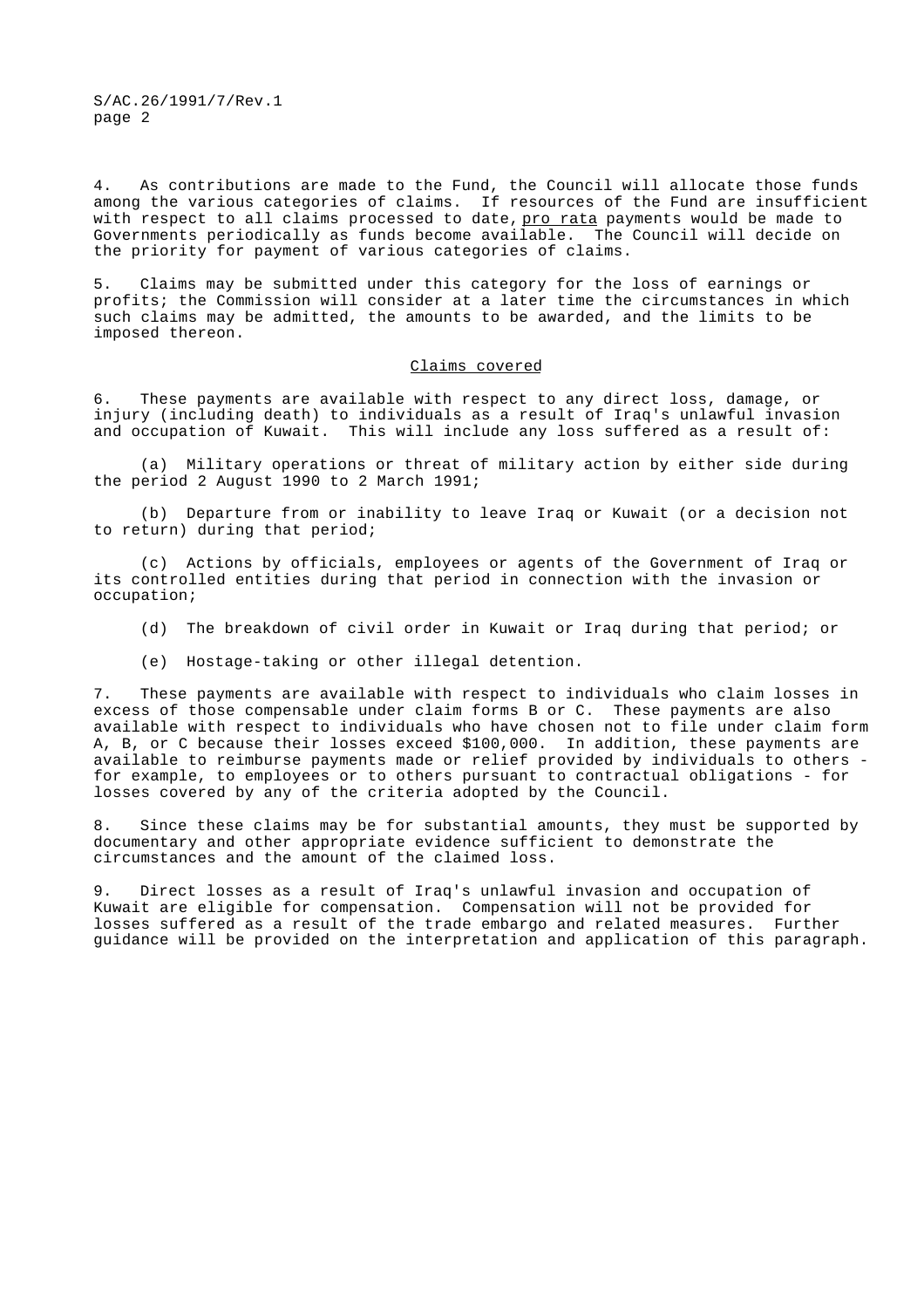10. Any compensation, whether in funds or in kind, already received from any source will be deducted from the total amount of losses suffered.

# Submission of claims

11. Claims will not be considered on behalf of Iraqi nationals who do not have bona fide nationality of any other State.

12. Claims will be submitted by Governments. Each Government may submit claims on behalf of its nationals, and may in its discretion also submit the claims of other persons resident in its territory. In addition, the Council may request an appropriate person, authority, or body to submit claims on behalf of persons who are not in a position to have their claims submitted by a Government.

13. Each consolidated claim must include:

(a) For each separate claim, a signed statement by each individual covered containing:

- (i) his or her name and address, and any passport number or other identifying national number;
- (ii) a description of and documents evidencing the amount, type, and reason for each element of the loss;
- (iii) identification of any compensation, whether in funds or in kind, already received from any source for the claim asserted;
	- (iv) his or her affirmation that the foregoing information is correct, and that no other claim for the same loss has been submitted to the Commission;
		- (v) a copy of any previously submitted individual claim; and

(b) The affirmation of the Government submitting the claim that, to the best of the information available to it, the individuals in question are its nationals or residents, and the affirmation of the Government or of the person, authority, or body as referred to in paragraph 12 that it has no reason to believe that the information stated is incorrect.

14. The Executive Secretary (or a Commissioner) will prepare and the Executive Secretary will distribute a standard form for submission of these claims, incorporating the above elements in a clear and concise manner. Except as may otherwise be agreed between the Executive Secretary and the Government in question, claims will be submitted to the Executive Secretary by Governments or by persons, authorities, or bodies as referred to in paragraph 12 on the standard form and must include the information in an official language of the United Nations. Each Government may adopt such procedures as it finds appropriate in preparing its claims. The Executive Secretary (or a Commissioner) will be available to answer questions or provide assistance to any Governments which may request it.

15. Governments must submit all claims on behalf of individuals within one year of the date on which the Executive Secretary circulates these claims forms. The Council encourages the submission of such claims within six months from the date on which the Executive Secretary circulates to Governments the claims forms; and the Commission will thereupon give consideration to such claims as provided herein.

II. Criteria for processing claims of corporations and other entities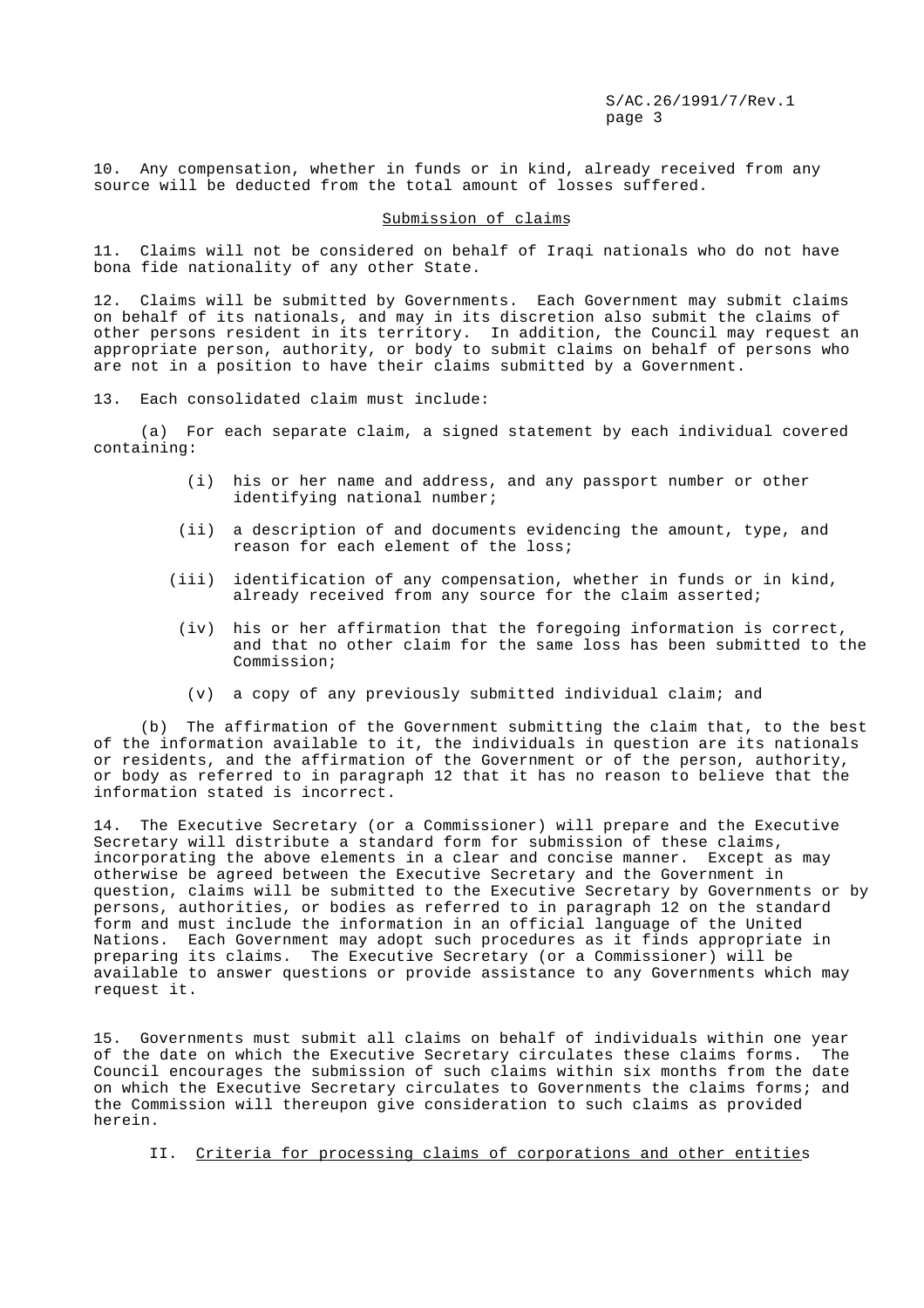16. The following criteria will govern the submission of claims of corporations, other private legal entities and public-sector enterprises (hereinafter referred to as "corporations and other entities") pursuant to resolution 687 (1991).

17. The following criteria are not intended to resolve every issue that may arise with respect to these claims. Rather, they are intended to provide sufficient guidance to enable Governments to prepare consolidated claims submissions.

18. The Commission will process the claims as expeditiously as possible. While decisions on the precise method of processing these claims will be made at a later stage the following steps are contemplated. The Secretariat will make a preliminary assessment of the claims to determine whether they meet the formal requirements established by the Governing Council. The claims would then be submitted to a panel or panels of Commissioners for review within a set time-limit. The Commissioners would be instructed to utilize different procedures appropriate to the character, amount and subject-matter of particular types of claims. In so far as possible, claims with significant common legal or factual issues should be processed together. The Commissioners would be asked to report to the Council on the claims received and the amount recommended for the claims submitted by each Government. The Council would then decide on the total amount to be allocated to each Government. The Council may decide to refer unusually large or complex claims to panels of Commissioners for detailed review, possibly involving additional written submissions and oral proceedings. In such a case, the entity would be allowed to present its case directly to the panel.

19. As contributions are made to the Fund, the Council will allocate those funds among the various categories of claims. If resources of the Fund are insufficient with respect to all claims processed to date, pro rata payments would be made to Governments periodically as funds become available. The Council will decide on the priority for payment of various categories of claims.

20. Claims may be submitted under this category for the loss of earnings or profits; the Commission will consider at a later time the circumstances under which such claims may be admitted, the amounts to be awarded, and the limits to be imposed thereon.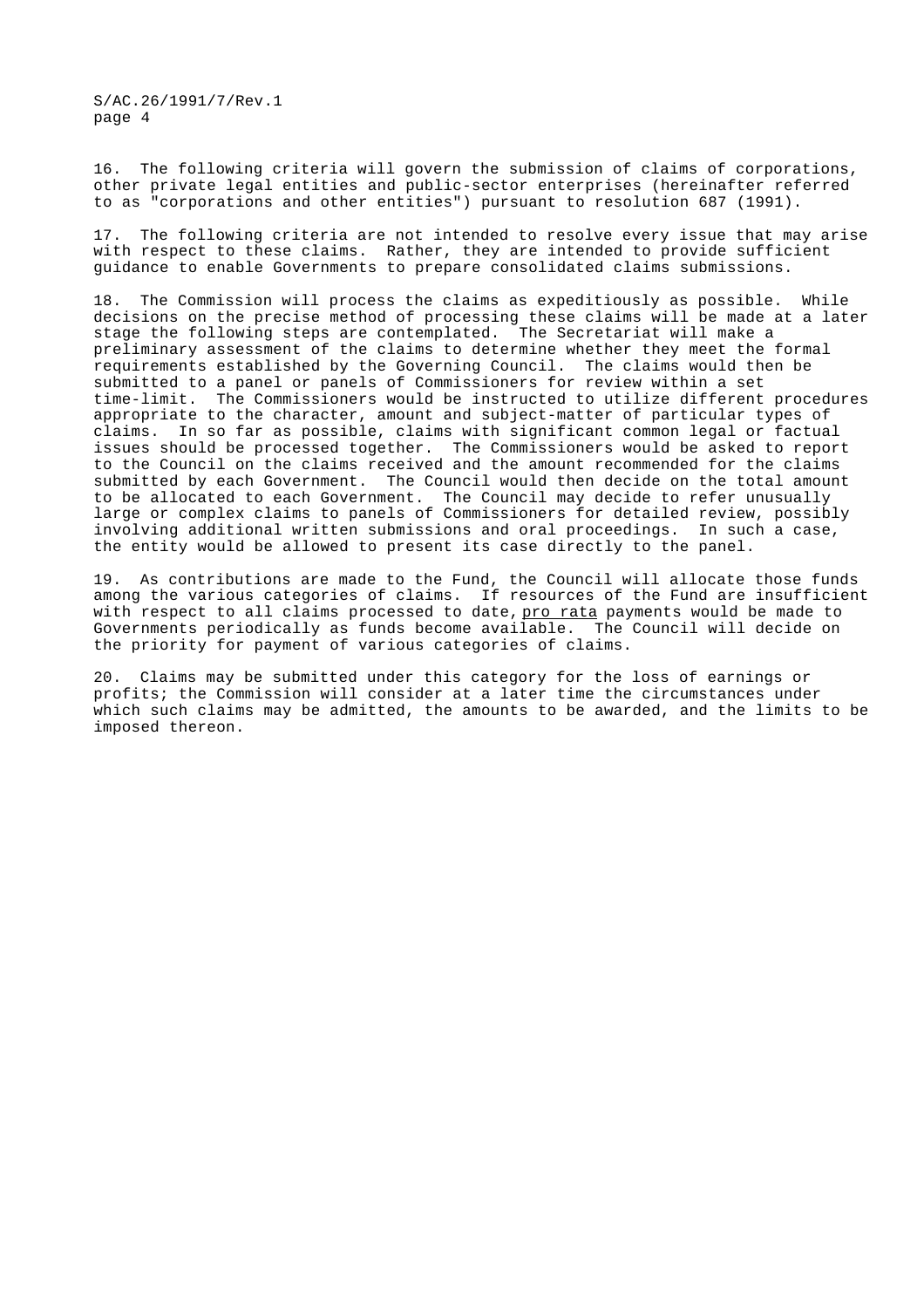#### Claims covered

21. These payments are available with respect to any direct loss, damage, or injury to corporations and other entities as a result of Iraq's unlawful invasion and occupation of Kuwait. This will include any loss suffered as a result of:

(a) Military operations or threat of military action by either side during the period 2 August 1990 to 2 March 1991;

(b) Departure of persons from or their inability to leave Iraq or Kuwait (or a decision not to return) during that period;

(c) Actions by officials, employees or agents of the Government of Iraq or its controlled entities during that period in connection with the invasion or occupation;

(d) The breakdown of civil order in Kuwait or Iraq during that period; or

(e) Hostage-taking or other illegal detention.

22. These payments are available to reimburse payments made or relief provided by corporations or other entities to others - for example, to employees, or to others pursuant to contractual obligations - for losses covered by any of the criteria adopted by the Council.

23. Since these claims may be for substantial amounts, they must be supported by documentary and other appropriate evidence sufficient to demonstrate the circumstances and the amount of the claimed loss.

24. Direct losses as a result of Iraq's unlawful invasion and occupation of Kuwait are eligible for compensation. Compensation will not be provided for losses suffered as a result of the trade embargo and related measures. Further guidance will be provided on the interpretation and application of this paragraph.

25. Any compensation, whether in funds or in kind, already received from any source will be deducted from the total amount of losses suffered.

### Submission of claims

26. Each Government may submit claims on behalf of corporations or other entities that, on the date on which the claim arose, were incorporated or organized under its law. Claims may be submitted on behalf of a corporation or other entity by only one Government. A corporation or other entity would be required to request the State of its incorporation or organization to submit its claim to the Commission. In the case of a corporation or other private legal entity whose State of incorporation or organization fails to submit, within the deadline established in paragraph 29, such claims falling within the applicable criteria, the corporation or other private legal entity may itself make a claim to the Commission within three months thereafter. It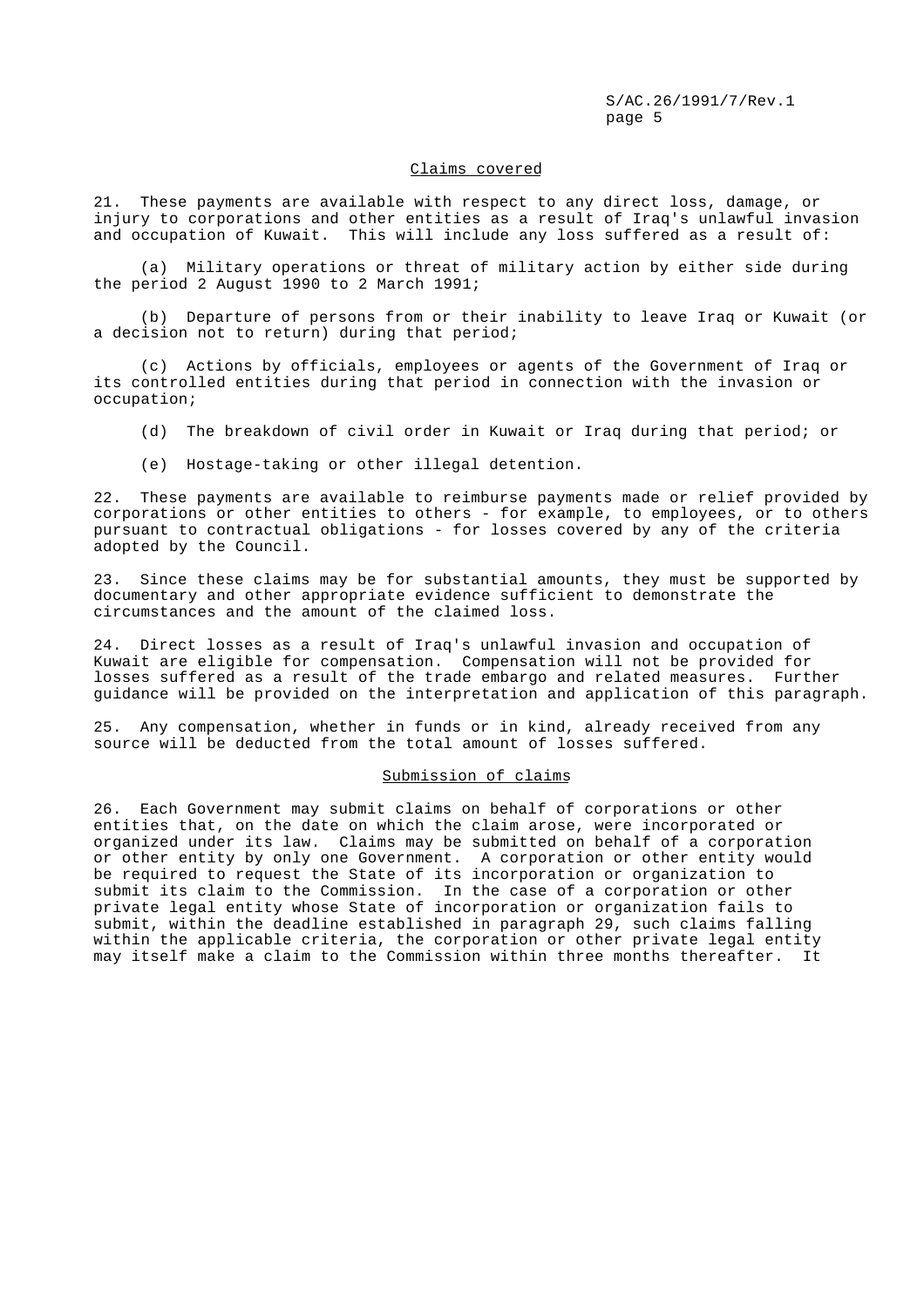must submit at the same time an explanation as to why its claim is not being submitted by a Government, together with the relevant information specified in paragraph 27. In such a case, any award of the Commission will be paid directly to the corporation or other private legal entity.

27. Each consolidated claim must include:

(a) For each separate claim, a signed statement by an authorized official of each corporation or other entity covered containing:

- (i) documents evidencing the name, address and place of incorporation or organization of the entity;
- (ii) a general description of the legal structure of the entity;
- (iii) a description of and documents evidencing the amount, type, and reason for each element of the loss;
	- (iv) identification of any compensation, whether in funds or in kind, already received from any source for the claim asserted;
		- (v) his or her name and address and affirmation that the foregoing information is correct, and that no other claim for the same loss has been submitted to the Commission;

(b) The affirmation of the Government submitting the claim that, to the best of the information available to it, the entities in question are incorporated or organized under its law and the affirmation of the Government that it has no reason to believe that the information stated is incorrect.

28. The Executive Secretary (or a Commissioner) will prepare and the Executive Secretary will distribute a standard form for submission of these claims, incorporating the above elements in a clear and concise manner. Except as may otherwise be agreed between the Executive Secretary and the Government in question, claims will be submitted to the Executive Secretary by Governments on the standard form and must include the information in an official language of the United Nations. Each Government may adopt such procedures as it finds appropriate in preparing its claims. The Executive Secretary (or a Commissioner) will be available to answer questions or provide assistance to any Governments which may request it.

29. Governments must submit all claims on behalf of corporations or other entities within one year of the date the Executive Secretary circulates the claims forms. The Council encourages the submission of such claims within six months from the date on which the Executive Secretary circulates to Governments the claims forms; and the Commission will thereupon give consideration to such claims as provided herein.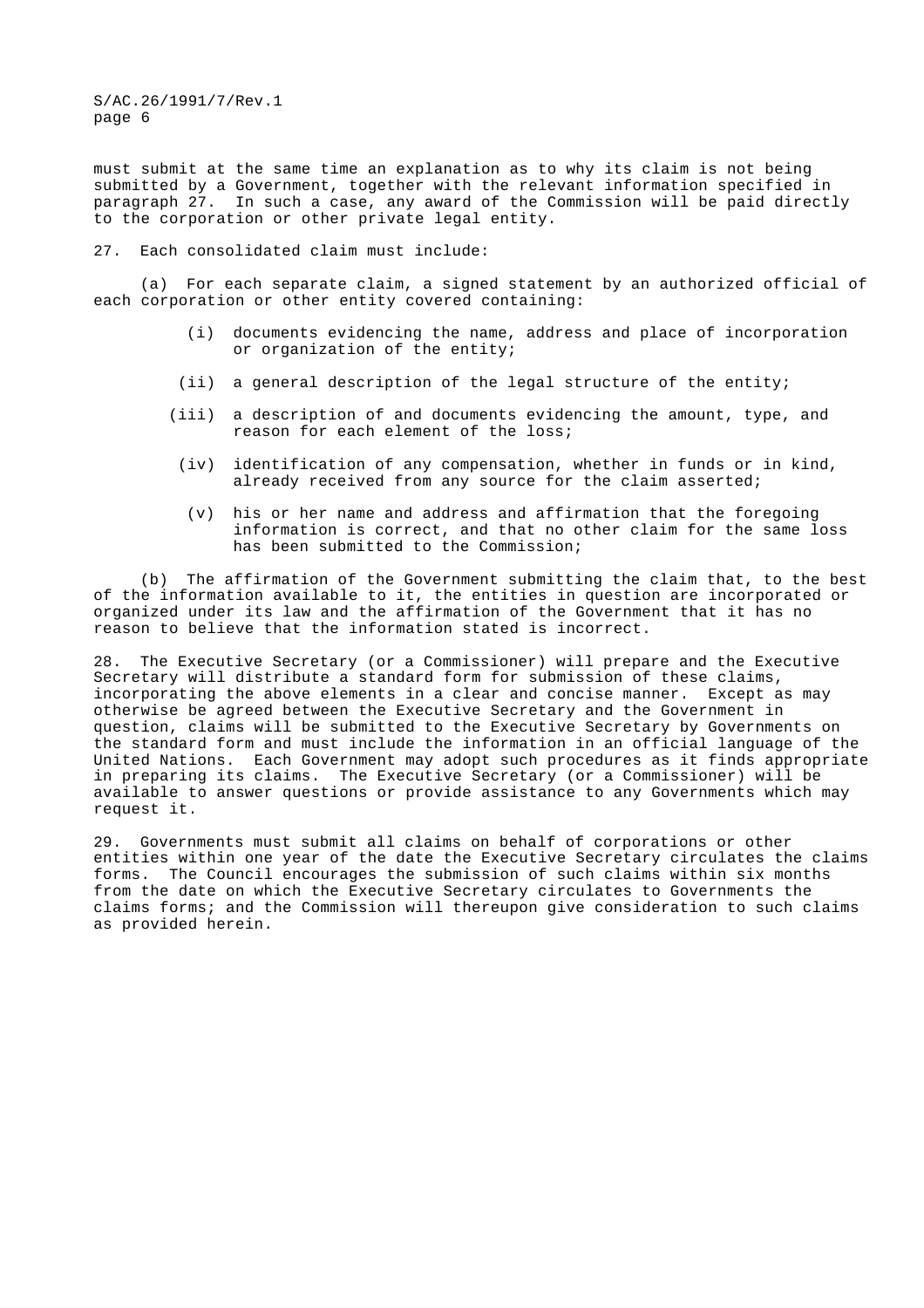#### III. Criteria for processing claims of governments and international organizations

30. The following criteria will govern the submission of claims of Governments and international organizations pursuant to resolution 687 (1991). Each Government will submit claims of its own and those of its political subdivisions, or any agency, ministry, instrumentality, or entity controlled by it.

31. The following criteria are not intended to resolve every issue that may arise with respect to these claims. Rather, they are intended to provide sufficient guidance to enable Governments and international organizations to prepare consolidated claims submissions.

The Commission will process the claims as expeditiously as possible. While decisions on the precise method of processing these claims will be made at a later stage the following steps are contemplated. The Secretariat will make a preliminary assessment of the claims to determine whether they meet the formal requirements established by the Governing Council. The claims would then be submitted to a panel or panels of Commissioners for review within a set time-limit. The Commissioners would be instructed to utilize different procedures appropriate to the character, amount and subject-matter of particular types of claims. In so far as possible, claims with significant common legal or factual issues should be processed together. The Commissioners would be asked to report to the Council on the claims received and the amount recommended for the claims submitted by each Government. The Council would then decide on the total amount to be allocated to each Government. The Council may decide to refer unusually large or complex claims to panels of Commissioners for detailed review, possibly involving additional written submissions and oral proceedings. In such a case, when an international organization is involved, it would be allowed to present its case directly to the panel.

33. As contributions are made to the Fund, the Council will allocate those funds among the various categories of claims. If resources of the Fund are insufficient with respect to all claims processed to date, pro rata payments would be made to Governments periodically as funds become available. The Council will decide on the priority for payment of various categories of claims.

#### Claims covered

34. These payments are available with respect to any direct loss, damage, or injury to Governments or international organizations as a result of Iraq's unlawful invasion and occupation of Kuwait. This will include any loss suffered as a result of:

(a) Military operations or threat of military action by either side during the period 2 August 1990 to 2 March 1991;

(b) Departure of persons from or their inability to leave Iraq or Kuwait (or a decision not to return) during that period;

(c) Actions by officials, employees or agents of the Government of Iraq or its controlled entities during that period in connection with the invasion or occupation;

(d) The breakdown of civil order in Kuwait or Iraq during that period; or

(e) Hostage-taking or other illegal detention.

35. These payments are available with respect to direct environmental damage and the depletion of natural resources as a result of Iraq's unlawful invasion and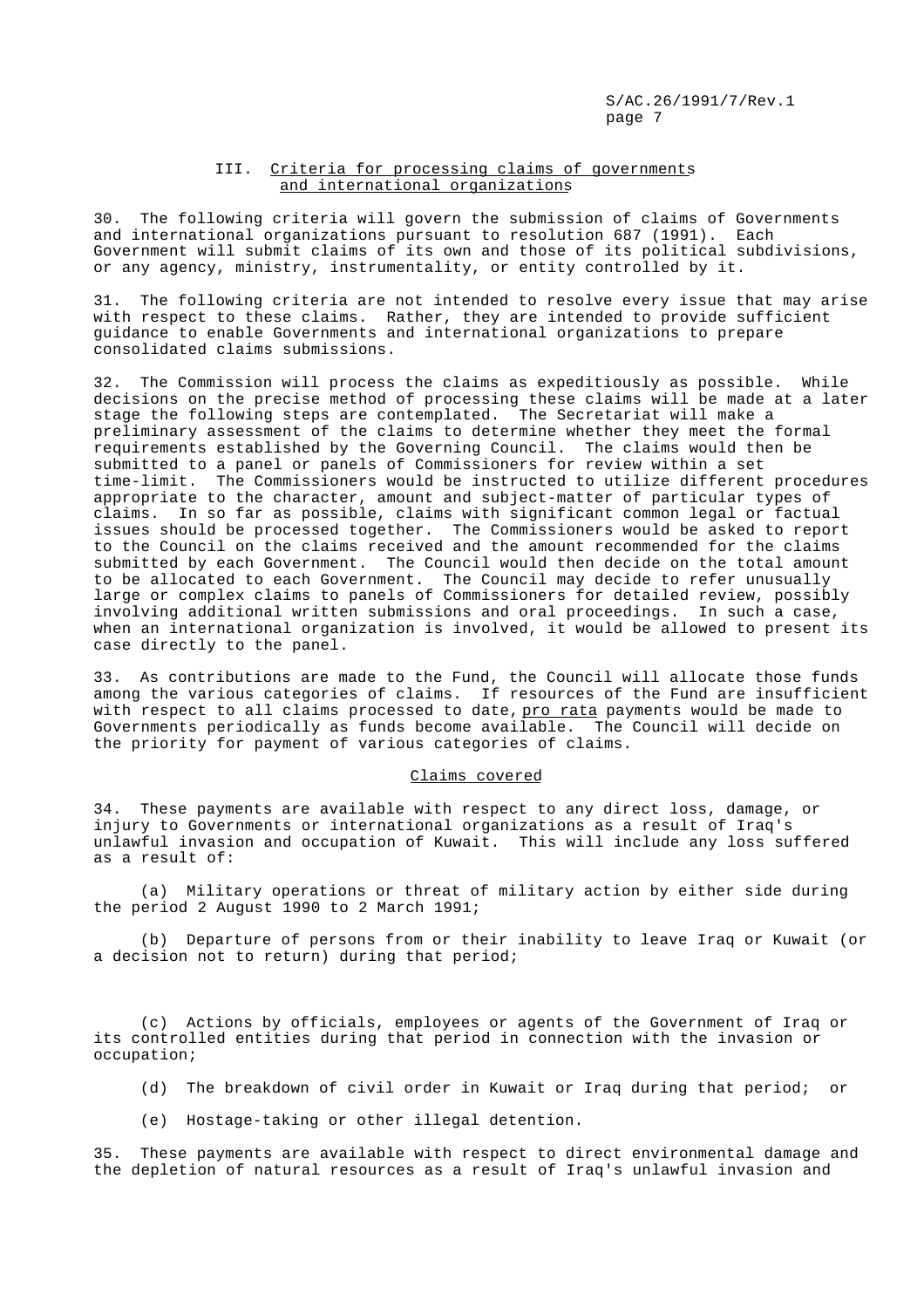occupation of Kuwait. This will include losses or expenses resulting from:

(a) Abatement and prevention of environmental damage, including expenses directly relating to fighting oil fires and stemming the flow of oil in coastal and international waters;

(b) Reasonable measures already taken to clean and restore the environment or future measures which can be documented as reasonably necessary to clean and restore the environment;

(c) Reasonable monitoring and assessment of the environmental damage for the purposes of evaluating and abating the harm and restoring the environment;

(d) Reasonable monitoring of public health and performing medical screenings for the purposes of investigation and combating increased health risks as a result of the environmental damage; and

(e) Depletion of or damage to natural resources.

36. These payments will include loss of or damage to property of a Government, as well as losses and costs incurred by a Government in evacuating its nationals from Iraq or Kuwait. These payments are also available to reimburse payments made or relief provided by Governments or international organizations to others - for example to nationals, residents or employees or to others pursuant to contractual obligations - for losses covered by any of the criteria adopted by the Council.

37. Since these claims will be for substantial amounts, they must be supported by documentary and other appropriate evidence sufficient to demonstrate the circumstances and the amount of the claimed loss.

38. Direct losses as a result of Iraq's unlawful invasion and occupation of Kuwait are eligible for compensation. Compensation will not be provided for losses suffered as a result of the trade embargo and related measures. Further guidance will be provided on the interpretation and application of this paragraph.

39. Any compensation, whether in funds or in kind, already received from any source will be deducted from the total amount of losses suffered.